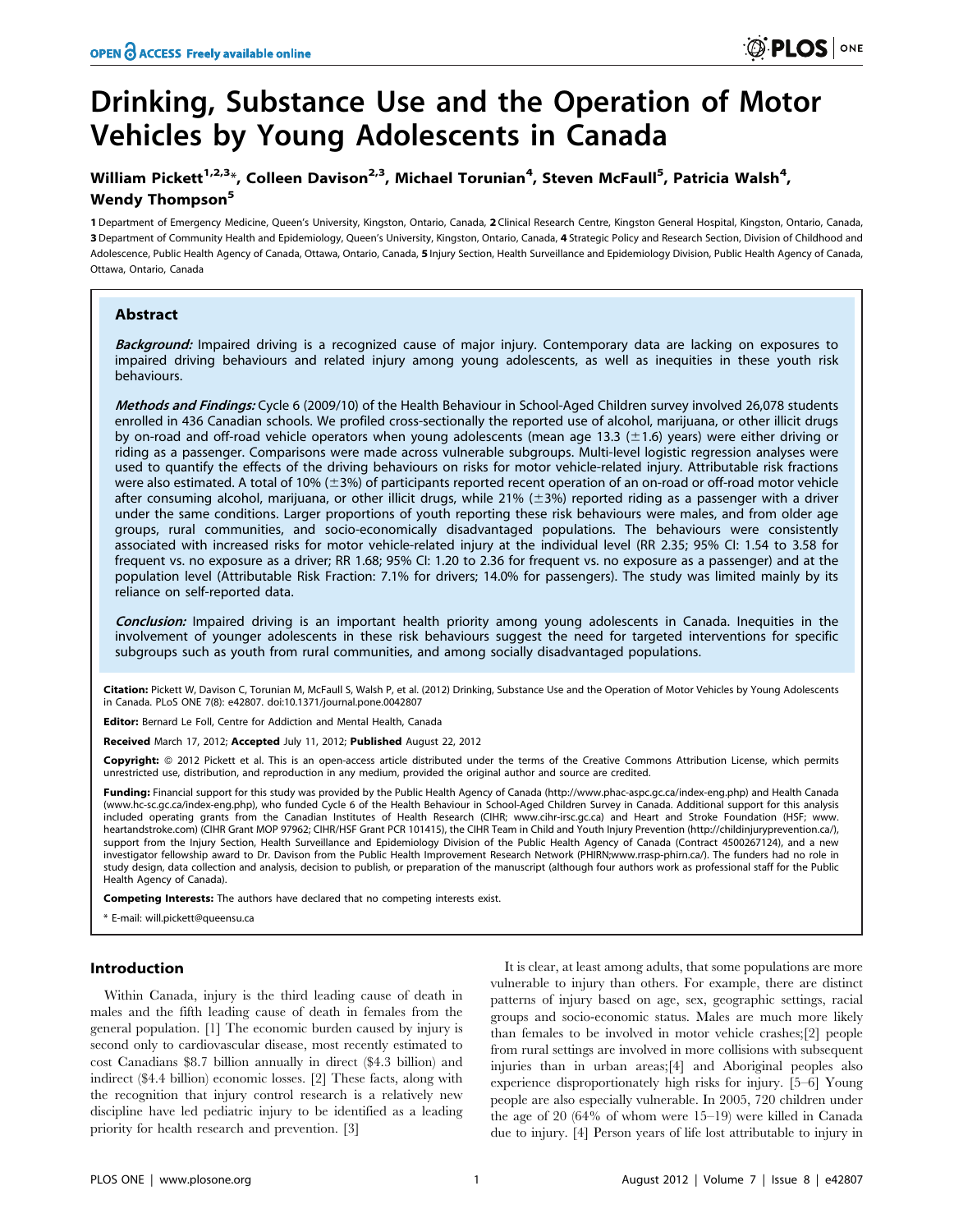Canada in the 10–19 year old age group were conservatively estimated at 50,968 per year based upon 2007 mortality rates and life expectancy estimates. [7] An estimated 1,500 to 1,850 children under the age of 20 are hospitalized with major trauma each year. [8–9] When viewed collectively, injury is responsible for more deaths and hospitalizations than any other cause of ill health in the adolescent age group. What is not entirely clear is whether, like in the adult population, risks for injury and its adverse outcomes are differentially experienced by specific subgroups of young adolescents in Canada.

On-road and off-road motor vehicle-related crashes are among the most common causes of major injury affecting young Canadians. [4,8–9] Substantial proportions of these injury events are caused by vehicle operators who are impaired by alcohol or other drugs. [10] Over the last decade, there have been increases in the number of alcohol and drug-related motor vehicle-related crashes in North America. [11–12] In 2009 in Canada, 2,575 people were killed in motor vehicle-related crashes involving pedestrians or occupants of vehicles, and in an estimated 976 (38%) of these events alcohol was determined to be a contributing factor. [13] Injury events involving off-road vehicles are an important component of these motor vehicle-related crashes. [12,14] Ridership of off-road vehicles in North America is substantial, especially in rural settings when used both as a fundamental mode of transportation and as a common recreational pursuit. [15–16] Use of alcohol and other drugs by off-road vehicle operators are established risk factors for major injury to both drivers and their passengers. [17] Alcohol, cannabis and other drugs have direct individual and also possible combined effects that cause driver impairment. [18–19] In the United States, more than 500 children under the age of 16 are killed annually in alcohol or drug-related motor vehicle-related crashes. [20] Nearly half of these fatalities involve children killed as passengers in vehicles being operated by a driver impaired by alcohol or other drugs.

Our research group has a special interest in injury, its antecedent causes and its consequences in populations of young people. We are also interested in understanding more about inequities that exist in the risk behaviours and experiences of related injury among young adolescent populations. An inequity is an avoidable and unfair difference where judgments about fairness must be made within specific settings and societal contexts. [21] It is unfair, for example, that young people from specific types of communities experience higher risks for injury, or that a child who is born in poverty experiences elevated injury rates. Inequities often have root causes related to socio-cultural norms or aspects of systems, structures, institutions or routines that are important to understand and target for preventive interventions. Seldom have such factors been explored for youth injury in our country.

We were interested specifically in identifying inequities in risk behaviours between different socio-demographic groups of Canadian youth. This interest area has been fostered through our involvement in the conduct of a survey called Health Behaviour in School-Aged Children (HBSC). [22] We used Cycle 6 of the Canadian HBSC to perform a national study in order to: (1) describe the overall prevalence of potential impaired driving behaviours among young people during the early adolescent years (average ages 11– 15); ages that are typically below those required to obtain a drivers' license; (2) to describe variations in reports of such behaviours between population subgroups defined by socio-demographic factors, in order to identify potential inequities and sources of "unfair" patterns that exist among adolescent populations; (3) to estimate the impacts of these behaviours on risks for motor vehiclerelated injury at both the individual and population levels.

Through these analyses we provide the international public health community with basic evidence to support efforts aimed at addressing major injuries to young people. Such efforts include reestablishment of impaired driving as a priority for health promotion, the identification of vulnerable population groups for targeted intervention, and educational and policy-oriented solutions to the problem.

#### Methods

#### Sample

HBSC is a cross-national research study conducted in collaboration with the World Health Organization. [22] This study aims to increase understanding of health and its determinants in populations of young people. It involves written health surveys conducted with students in classroom settings, with a focus on the early adolescent years (ages 11–15; typically grades 6–10 in Canada). The national study protocol was approved by the General Research Ethics Board at Queen's University.

HBSC is administered every four years following a common international protocol. [22] Cycle 6 of the Canadian HBSC was conducted in 2009–10 and involved participants in 8 provinces and the 3 territories (all but Prince Edward Island and New Brunswick participated; over-samples were administered in certain provinces (British Columbia, Alberta, Saskatchewan and Newfoundland and Labrador) and a census of all young people attending school was attempted in the 3 northern territories (Yukon Territory, North West Territories, and Nunavut). The national sample was stratified by province/territory, type of school board (public vs. separate), urban-rural geographic status, school population size, and language of instruction (French vs. English) with standardized population weights generated to account for the oversampling and stratification criteria. Children from private schools, home school situations, Native reserves, street youth, incarcerated youth, and youth not providing informed consent (explicit or implicit, as per local school board customs) were excluded. Sampling was conducted with replacement; when schools that were approached were unable to participate, a school in the same or neighboring board with a similar demographic profile as per the stratification criteria was substituted. The survey was administered during the months of November 2009 through May 2010.

#### Inclusions

Inclusion criteria were: (1) provision of informed consent by a parent or guardian of each child, using either an active or passive process as per local school board requirements and as approved by our institutional review board; (2) participation of the child in the 2009–10 Canadian HBSC; (3) valid responses to a questionnaire module describing risk factors for major injury including potential impaired driving behaviours; (4) provision of basic demographic information. The latter permitted the identification of groups for the proposed health inequity analysis. There were no specific exclusions beyond the initial sampling criteria. Response rates were 11/13 (84.6%) at the province/territorial level, 436/765 (57.0%) at the level of schools, and 26,078/33,868 (77.0%) at the individual student level. Decisions to employ explicit vs. implicit consent processes varied by school board; in jurisdictions that required explicit consent procedures, a 69.8% response rate was achieved; this increased to 81.2% in jurisdictions that required implicit consent procedures. Percentages of schools that used explicit consent varied by province, from a low of 21/58 (36.2%) of schools in British Columbia to a high of 9/13 (69.2%) of schools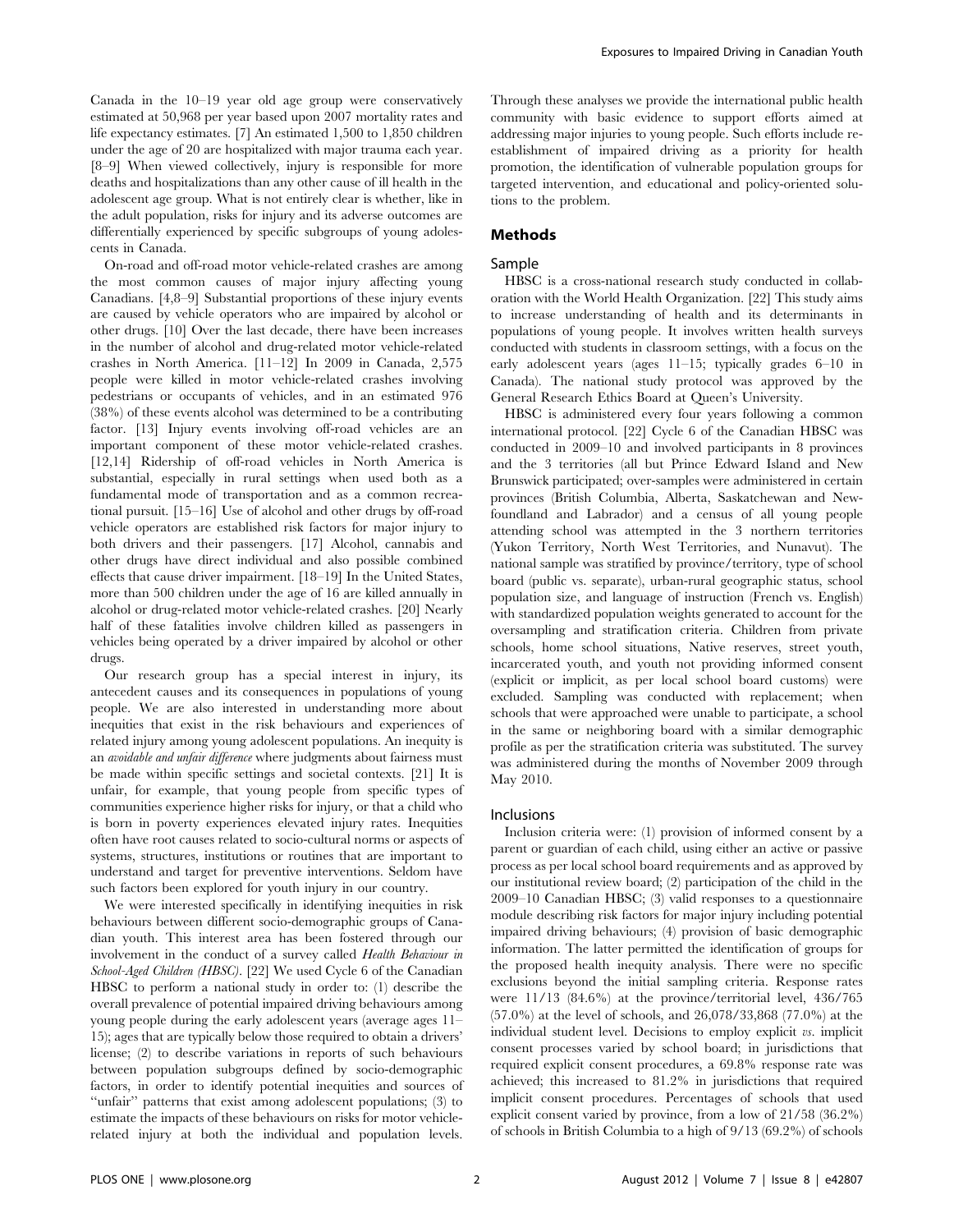in Manitoba. Only implicit consent was used in the three Territories.

## Primary study variables

These included items describing potential exposures to potential impaired driving, socio-demographic factors (sex, age group, urban-rural geographic setting, country of birth and (if not) years resident in Canada, and socio-economic status), reports of motor vehicle-related injuries in the past 12 months, and other major risk factors for injury that could potentially confound the etiological relationships of interest.

Impaired driving module. A series of items were adapted froman existing survey instrument from Manitoba. For a 30 day period of recall, participants were asked ''how many times did you ride in a car or other vehicle (i.e., snowmobile, all- terrain vehicle, dirt bike) driven by someone who had been drinking alcohol, using marijuana or other illegal drugs?''; then ''how many times did you drive a car or other vehicle (as above) when you had been drinking alcohol, using marijuana or other illegal drugs.<sup>"</sup>. There were 3 response options for each item ("never", " $1-3$  times" (infrequent), "4 or more times" (frequent)). Participants reporting these behaviours were considered to be potentially exposed to impaired driving behaviours. Field testing prior to the 2010 indicated that the items have high levels of face validity in that they were well and clearly understood by participating students. However, because it is impractical for researchers to systematically compare self-reports of such behaviours to direct observations in real life situations, these items have not been subjected to tests of validity in its truest sense. Further, as we were unable to determine whether the selfreported use of alcohol or other drugs was sufficient to cause impairment to legal levels from these items, we use the term ''potential impaired driving'' in this analysis.

Socio-demographic factors. These included participant sex (male or female), age group (<13, 13 to 14,  $\geq$ 15 years; corresponding with different periods of adolescent development), years of residence in Canada (born in Canada, 1 to 5 years,  $>$  5 years), and socio-economic status measured by ''how well off do you think your family is? (5 response options: ''very well off'' through ''not at all well off''; later categorized into 3 categories). We also considered the size of the school community using divisions of urban-rural geographic status (''Rural'' {population ,1000 persons}, ''Small Centre'' {1000 to 29,999 persons}, ''Medium Centre''{30,000 to 99,999 persons} and "Large Urban Centre" {100,000 or more persons}).

Motor Vehicle Injuries. Using a module adapted from US population health surveys, [23] participants were asked to report the occurrence of medically treated injuries. First, they were asked an initial screening question: ''During the past 12 months, how many times were you injured and had to be treated by a doctor or nurse."' ("I was not injured'', ''1 time'', ''2 times'', ''3 times'', ''4 times or more''). Students reporting one or more injuries were asked supplemental questions about their most serious injury event. This included one item used to describe the activity leading to the injury, which included one response option "riding/driving in a car or other motorized vehicle". The latter were defined as motor vehicle-related injuries.

#### Analysis

We first described the study population demographically. Next, potential exposures to potential impaired driving behaviours were estimated within the full national sample, then within population subgroups defined by sex, age group, urban-rural geographic status, years resident in Canada, and socio-economic group. Prevalence estimates were weighted proportional to their respective standardized sampling fractions. Available sample sizes were sufficient to provide prevalence estimates that were  $\pm 2\%$  when the entire sample was employed, and up to  $\pm 4\%$  when sub-samples were used. We then conducted a series of multi-level logistic regression analyses using the SAS Procedure PROC GLIMMIX, with students nested within schools, to study the potential influence of impaired driving behaviours as possible determinants of motor vehicle-related injuries. We used a purposeful modeling strategy, with consideration of past evidence, theory, and model parsimony for the selection of covariates. Relative risks and associated 95% confidence intervals were estimated with inflation of standard errors used to account for the clustered nature of the sample. Population attributable risk (PAR) estimates were calculated to estimate proportions of motor vehicle-related injuries observed in the national population that were attributable to the potential impaired driving behaviours.

#### Results

A total of 26,078 young people from 436 schools participated; of these 24,366 provided valid responses to key descriptive variables, and 23,212 provided full data required for the final regression analysis. The sample is described demographically in Table 1. It included children in their early adolescent and adolescent years that were concentrated in grades 6 to 10 within elementary, secondary and mixed grade school types. Varying economic, geographic and other demographic groups were well represented in order to permit meaningful subgroup analyses and to more fully examine inequities in health risk behaviours.

Approximately 1 in 5 of the participants reported riding as a passenger in a car or other motor vehicle in the last 30 days with a driver who had been drinking, using marijuana or other illegal drugs, and 1 in 10 reported driving in a car or other motor vehicle while in such a situation (Table 1).

Within subgroups defined by demographics, the prevalence of both potential impaired driving behaviours was higher in males vs. females  $(p<0.001)$ , and increased as the youth entered the older grade levels ( $p_{trend}$ <0.001; Table 2). Youth from rural settings reported the highest levels of involvement in both behaviours  $(p_{\text{trend}} < 0.001)$ . For *riding as a passenger*, strong and statistically significant increases in prevalence were evident across geographic categories but only among boys  $(p_{trend} < 0.001)$  and in the oldest (13 to 14,  ${\geq}15)$  age groups (p $_{\rm{trend}}{<}0.001$ ). For driving a motor vehicle, this urban-rural pattern of risk was evident in all population subgroups defined by age and sex ( $p_{\mathrm{trend}}$ <0.001).

Inequities in the two behaviours were further described by geographic setting, years resident in Canada, and perceived socioeconomic status (Table 3). Relative to those born in Canada, new immigrants (1 to 5 years resident in Canada) and other immigrants  $($ >5 years) reported equivalent prevalence values for *riding as a passenger* ( $p = 0.21$ ). New immigrants reported lower prevalence values for *driving a motor vehicle* in such a condition compared with the other two groups  $(p = 0.002)$ , with slight variation by urbanrural geographic status. Those from ''below average'' socioeconomic backgrounds also reported higher levels of engagement in both behaviours  $(p<0.001)$ .

Children who frequently engaged in either of the two potential impaired driving behaviours also reported modest and statistically significant increases in risk for motor vehicle-related injuries relative to those with no such reported behaviours (Table 4). These associations remained after adjustment for group differences by sex, age group, urban-rural geographic setting, years resident in Canada, and socio-economic status. Table 5 further summarizes the potential impact of these exposures on risks for injury at the population level. An estimated 14.0% of the reported motor vehicle-related injuries were attributable to riding in a motor vehicle with a driver who had been drinking or using drugs, while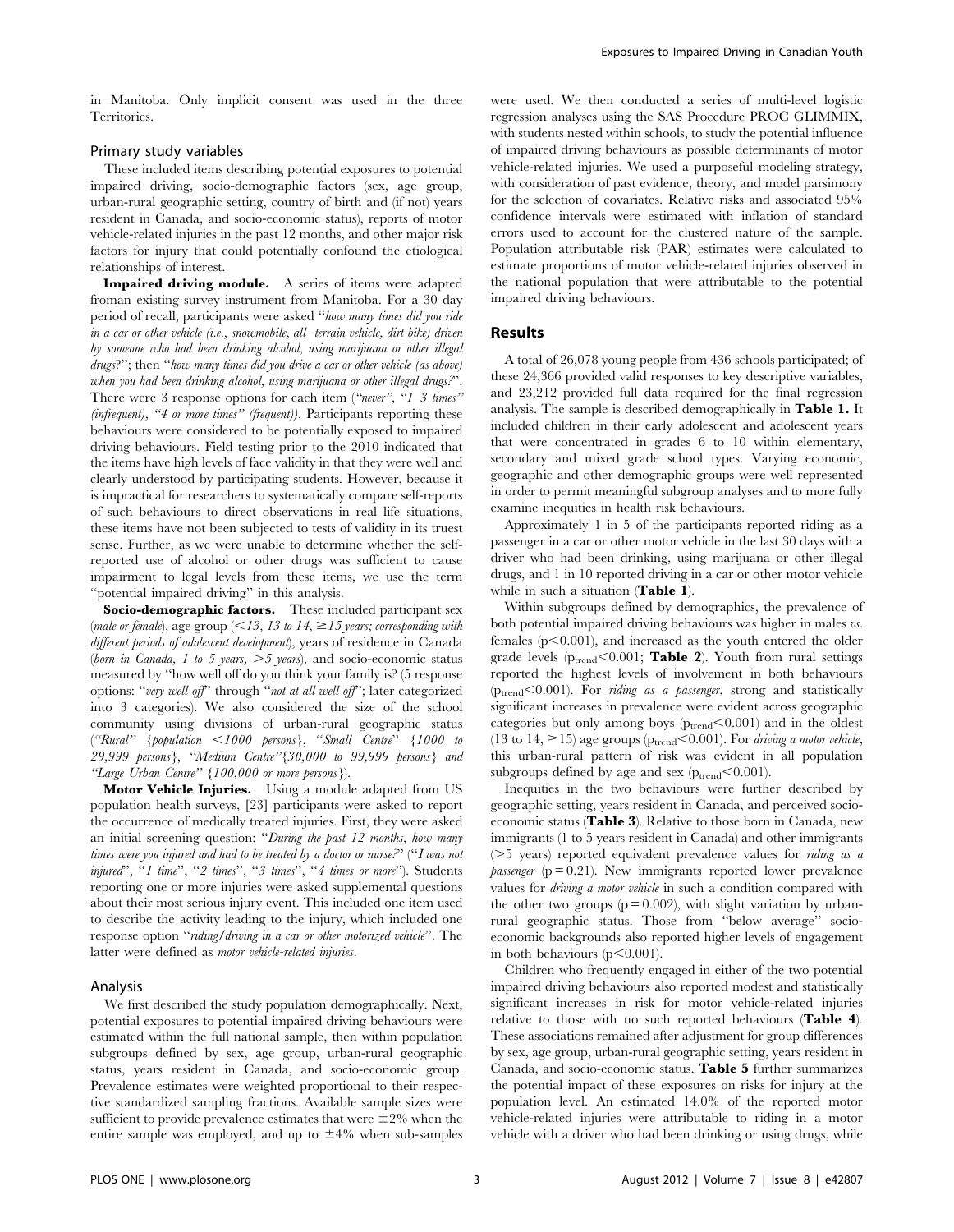Table 1. Characteristics of student sample in the 2010 Canadian HBSC Survey.

| (1.6)<br>13.3<br>9 to 19<br>(49.2)<br>12,815<br>13,254<br>(50.8)<br>< 8<br>(39.8)<br>10,370<br>(40.9)<br>10,661<br>5,047<br>(19.4)<br>13,998<br>(56.9)<br>8,276<br>(33.6)<br>2,339<br>(9.5)<br>(27.0)<br>7,030<br>6,799<br>(26.1)<br>(39.4)<br>10,272<br>1,977<br>(7.6)<br>(71.5)<br>18.466<br>(23.8)<br>6,143<br>(4.7)<br>1,212<br>19,174<br>(78.8)<br>2,326<br>(9.6)<br>2,866<br>(11.8) |                                                                               |  |  |  |  |  |  |  |
|-------------------------------------------------------------------------------------------------------------------------------------------------------------------------------------------------------------------------------------------------------------------------------------------------------------------------------------------------------------------------------------------|-------------------------------------------------------------------------------|--|--|--|--|--|--|--|
|                                                                                                                                                                                                                                                                                                                                                                                           | Characteristic                                                                |  |  |  |  |  |  |  |
|                                                                                                                                                                                                                                                                                                                                                                                           | Demographic                                                                   |  |  |  |  |  |  |  |
|                                                                                                                                                                                                                                                                                                                                                                                           | Age                                                                           |  |  |  |  |  |  |  |
|                                                                                                                                                                                                                                                                                                                                                                                           | Mean (SD)                                                                     |  |  |  |  |  |  |  |
|                                                                                                                                                                                                                                                                                                                                                                                           | Range in years                                                                |  |  |  |  |  |  |  |
|                                                                                                                                                                                                                                                                                                                                                                                           | Sex                                                                           |  |  |  |  |  |  |  |
|                                                                                                                                                                                                                                                                                                                                                                                           | <b>Boys</b>                                                                   |  |  |  |  |  |  |  |
|                                                                                                                                                                                                                                                                                                                                                                                           | Girls                                                                         |  |  |  |  |  |  |  |
|                                                                                                                                                                                                                                                                                                                                                                                           | <b>Grade level</b>                                                            |  |  |  |  |  |  |  |
|                                                                                                                                                                                                                                                                                                                                                                                           |                                                                               |  |  |  |  |  |  |  |
|                                                                                                                                                                                                                                                                                                                                                                                           | 8 to 9                                                                        |  |  |  |  |  |  |  |
|                                                                                                                                                                                                                                                                                                                                                                                           | $\geq 10$                                                                     |  |  |  |  |  |  |  |
|                                                                                                                                                                                                                                                                                                                                                                                           | Socio-economic status                                                         |  |  |  |  |  |  |  |
|                                                                                                                                                                                                                                                                                                                                                                                           | Well off                                                                      |  |  |  |  |  |  |  |
|                                                                                                                                                                                                                                                                                                                                                                                           | Average                                                                       |  |  |  |  |  |  |  |
|                                                                                                                                                                                                                                                                                                                                                                                           | Not well off                                                                  |  |  |  |  |  |  |  |
|                                                                                                                                                                                                                                                                                                                                                                                           | Urban-rural geographic status                                                 |  |  |  |  |  |  |  |
|                                                                                                                                                                                                                                                                                                                                                                                           | Large urban population centre                                                 |  |  |  |  |  |  |  |
|                                                                                                                                                                                                                                                                                                                                                                                           | Medium population centre                                                      |  |  |  |  |  |  |  |
|                                                                                                                                                                                                                                                                                                                                                                                           | Small population centre                                                       |  |  |  |  |  |  |  |
|                                                                                                                                                                                                                                                                                                                                                                                           | Rural                                                                         |  |  |  |  |  |  |  |
|                                                                                                                                                                                                                                                                                                                                                                                           | Years in Canada                                                               |  |  |  |  |  |  |  |
|                                                                                                                                                                                                                                                                                                                                                                                           | Born in Canada                                                                |  |  |  |  |  |  |  |
|                                                                                                                                                                                                                                                                                                                                                                                           | $\geq 5$                                                                      |  |  |  |  |  |  |  |
|                                                                                                                                                                                                                                                                                                                                                                                           | $1$ to $5$                                                                    |  |  |  |  |  |  |  |
|                                                                                                                                                                                                                                                                                                                                                                                           | Impaired driving measures                                                     |  |  |  |  |  |  |  |
|                                                                                                                                                                                                                                                                                                                                                                                           | Rode in car or other vehicle in last 30 days with potentially impaired driver |  |  |  |  |  |  |  |
|                                                                                                                                                                                                                                                                                                                                                                                           | None                                                                          |  |  |  |  |  |  |  |
|                                                                                                                                                                                                                                                                                                                                                                                           | 1 to 3 times                                                                  |  |  |  |  |  |  |  |
|                                                                                                                                                                                                                                                                                                                                                                                           | 4 or more times                                                               |  |  |  |  |  |  |  |
| Drove a car or other vehicle in last 30 days while potentially impaired                                                                                                                                                                                                                                                                                                                   |                                                                               |  |  |  |  |  |  |  |
| (89.9)<br>21,887                                                                                                                                                                                                                                                                                                                                                                          | None                                                                          |  |  |  |  |  |  |  |
| 1,440<br>(5.9)                                                                                                                                                                                                                                                                                                                                                                            | 1 to 3 times                                                                  |  |  |  |  |  |  |  |
| 1,030<br>(4.2)                                                                                                                                                                                                                                                                                                                                                                            | 4 or more times                                                               |  |  |  |  |  |  |  |

doi:10.1371/journal.pone.0042807.t001

7.1% of motor vehicle-related injuries were attributable to driving a motor vehicle under such conditions.

# **Discussion**

This national study has a number of important findings. First, it reports that substantial proportions of young people in their early adolescent years report recent driving of a car or other off-road motor vehicle after consuming alcohol, marijuana or other illicit drugs, or riding as a passenger in a car or off-road motor vehicle with a driver who has consumed alcohol, marijuana or other illicit drugs. Second, it demonstrates that clear inequities exist in the engagement in these health risk behaviours, with the highest proportions reported by youth from rural communities, males, older age groups, and socio-economically disadvantaged populations. Finally, it shows that these behaviours are not innocuous in terms of their potential health consequences. Reports of potential impaired driving were consistently associated with increased risks for motor vehicle injuries at the level of the individual student and at the population level.

Substantial portions of young adolescent Canadians are exposed to potential impaired driving behaviours. Given the magnitude of the traumatic motor vehicle-related injury problem in North America, [11–12] and the fact that approximately one-third of fatal crashes can be attributed to impaired driving, especially in populations of youth, [13–14] this is quite significant. Despite being established as a major risk factor for traumatic injury, and being the focus of a myriad of educational and regulatory interventions, [24–25] such behaviours clearly persist. Our study varied from most efforts used to quantify such behaviours because of our specific focus on young adolescents, and our use of an inclusive definition of vehicle use that considered both on-road vehicles such as cars, and off-road vehicles such as snowmobiles, all-terrain vehicles, and dirt bikes. We studied populations of young adolescents who, with few exceptions, had not reached the age required to obtain a driver's license in their province or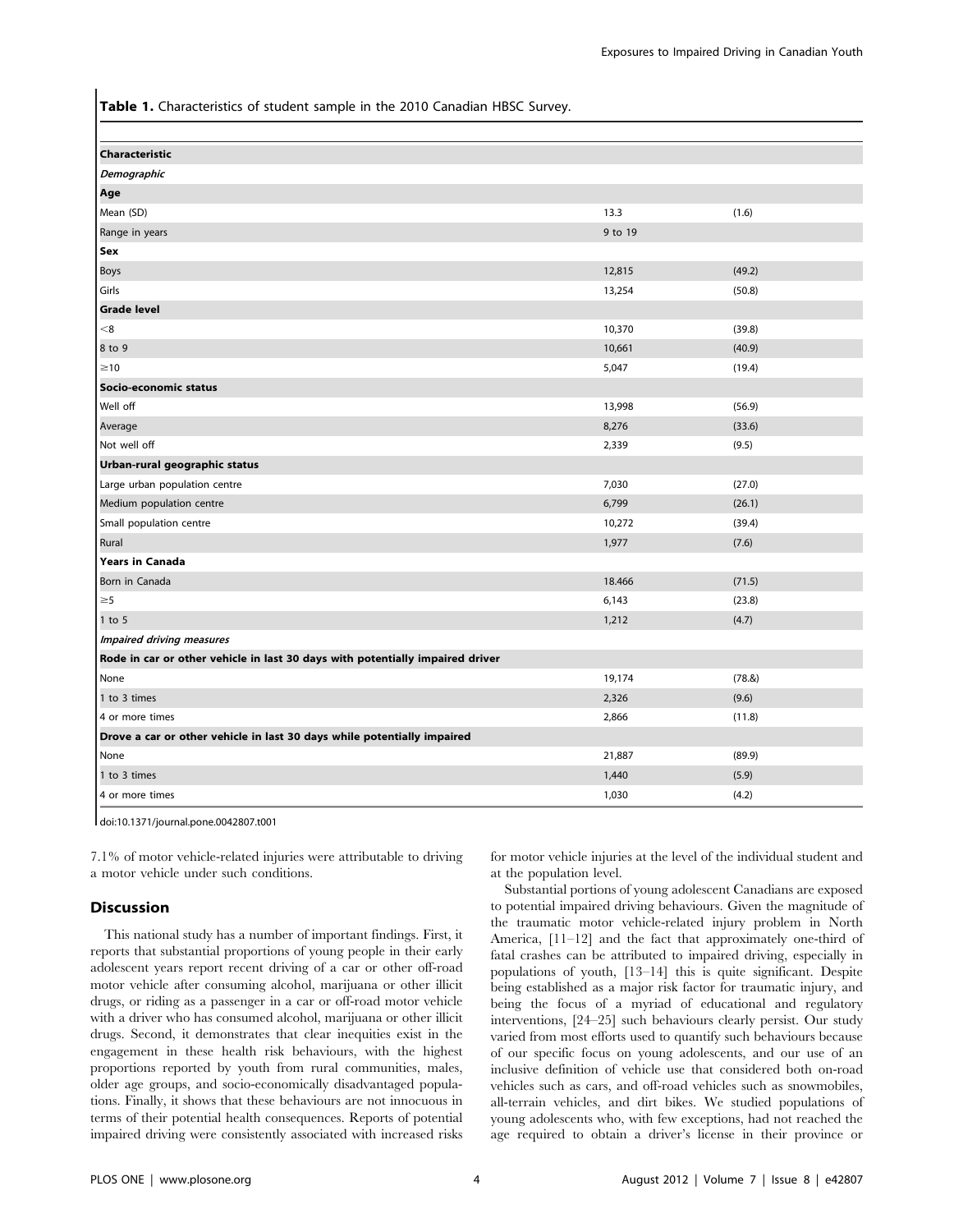Table 2. Percentage of young adolescents reporting any use of alcohol, marijuana or other illicit drugs by driver while in a car or other motor vehicle, 2010 Canadian HBSC by sex and age group.<sup>1</sup>

| <b>Risk Behaviour</b>            | <b>Total population</b>         | <b>By Sex</b>   |                | <b>By Age Group</b> |               |                |  |  |
|----------------------------------|---------------------------------|-----------------|----------------|---------------------|---------------|----------------|--|--|
|                                  |                                 | <b>Boys</b>     | Girls          | < 13                | 13 to 14      | $\geq 15$      |  |  |
|                                  | $(n = 24, 366)$                 | $(n = 11, 713)$ | $(n = 12,648)$ | $(n = 8, 270)$      | $(n = 9,644)$ | $(n = 6, 452)$ |  |  |
|                                  | Percentage of total or subgroup |                 |                |                     |               |                |  |  |
| Riding as a passenger            |                                 |                 |                |                     |               |                |  |  |
| All respondents (total)          | 21.3                            | 22.3            | 20.5           | 17.4                | 20.4          | 27.8           |  |  |
| By urban-rural geographic status |                                 |                 |                |                     |               |                |  |  |
| Large urban centre               | 20.5                            | 20.0            | 20.9           | 17.0                | 20.2          | 24.3           |  |  |
| Medium centre                    | 19.7                            | 21.2            | 18.3           | 17.1                | 18.5          | 26.1           |  |  |
| Small centre                     | 22.4                            | 23.5            | 21.3           | 17.4                | 20.9          | 31.5           |  |  |
| Rural                            | 26.6                            | 33.8            | 19.5           | 22.1                | 26.6          | 33.6           |  |  |
| <b>Driving motor vehicle</b>     |                                 |                 |                |                     |               |                |  |  |
| All respondents (total)          | 10.1                            | 12.8            | 7.7            | 6.9                 | 10.1          | 14.3           |  |  |
| By urban-rural geographic status |                                 |                 |                |                     |               |                |  |  |
| Large urban centre               | 9.1                             | 10.9            | 7.3            | 6.3                 | 9.6           | 11.1           |  |  |
| Medium centre                    | 7.8                             | 10.6            | 5.1            | 6.0                 | 7.6           | 10/9           |  |  |
| Small centre                     | 11.8                            | 14.6            | 9.4            | 7.2                 | 11.5          | 18.6           |  |  |
| Rural                            | 15.1                            | 22.5            | 7.8            | 13.2                | 13.7          | 20.6           |  |  |

 $1$ all percentages accurate to within  $\pm 2\%$ .

doi:10.1371/journal.pone.0042807.t002

Table 3. Percentage of young adolescents reporting any use of alcohol, marijuana or other illicit drugs by driver while in a car or other motor vehicle, 2010 Canadian HBSC by years in Canada and socio-economic status.

| <b>Risk Behaviour</b>               | <b>By Years in Canada</b>                    |             |               |                | <b>By Socio-economic Status</b> |                      |  |  |
|-------------------------------------|----------------------------------------------|-------------|---------------|----------------|---------------------------------|----------------------|--|--|
|                                     | <b>Born in Canada</b>                        | >5 years    | 1 to 5 years  | Above average  | Average                         | <b>Below Average</b> |  |  |
|                                     | $(n = 17,368)$                               | $(n-5,674)$ | $(n = 1,095)$ | $(n = 13,426)$ | $(n = 7,844)$                   | $(n = 2, 196)$       |  |  |
|                                     | Percentage of total or subgroup <sup>1</sup> |             |               |                |                                 |                      |  |  |
| Riding as a<br>passenger            |                                              |             |               |                |                                 |                      |  |  |
| All respondents (total) 21.4        |                                              | 21.6        | 19.3          | 19.3           | 22.3                            | 29.8                 |  |  |
| By urban-rural<br>geographic status |                                              |             |               |                |                                 |                      |  |  |
| Large urban centre                  | 20.8                                         | 20.4        | 18.1          | 18.2           | 21.2                            | 30.8                 |  |  |
| Medium centre                       | 19.3                                         | 21.0        | 22.0          | 17.6           | 21.6                            | 26.2                 |  |  |
| Small centre                        | 22.5                                         | 22.2        | 20.2          | 20.8           | 22.7                            | 30.6                 |  |  |
| Rural                               | 25.7                                         | 31.1        | 19.4          | 22.8           | 30.0                            | 32.4                 |  |  |
| <b>Driving motor</b><br>vehicle     |                                              |             |               |                |                                 |                      |  |  |
| All respondents (total) 10.0        |                                              | 11.1        | 7.9           | 9.7            | 9.8                             | 13.2                 |  |  |
| By urban-rural<br>geographic status |                                              |             |               |                |                                 |                      |  |  |
| Large urban centre                  | 8.9                                          | 10.3        | 7.0           | 7.8            | 9.9                             | 12.4                 |  |  |
| Medium centre                       | 7.5                                          | 9.2         | 6.7           | 7.2            | 7.9                             | 9.8                  |  |  |
| Small centre                        | 11.7                                         | 12.0        | 16.3          | 12.3           | 10.2                            | 14.6                 |  |  |
| Rural                               | 14.2                                         | 19.8        | 2.6           | 13.6           | 14.8                            | 21.3                 |  |  |

 $1$ all percentages accurate to within  $\pm 3$ %, with the exception of by years in Canada 1 to 5 years which is  $\pm 4$ %.

doi:10.1371/journal.pone.0042807.t003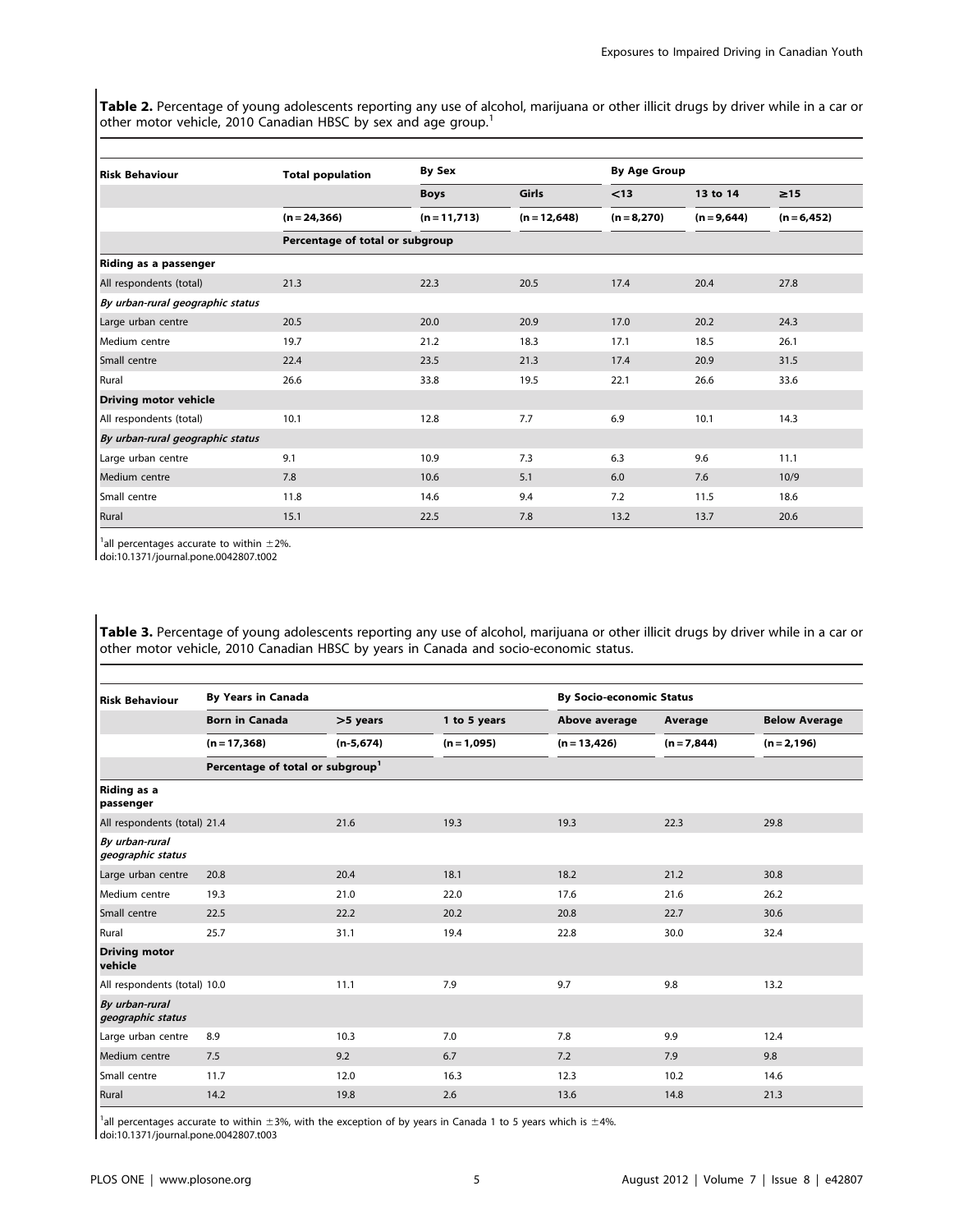Table 4. Results of multiple logistic regression analysis examining direct effects of driving behaviours on risks for motor vehicle injury; 2010 Canadian HBSC survey.

| Use of alcohol or drugs<br>while: | No.    | % Injured | Crude Relative Risk <sup>1</sup> |                           | Adjusted Relative Risk <sup>1,2</sup> |                           |
|-----------------------------------|--------|-----------|----------------------------------|---------------------------|---------------------------------------|---------------------------|
|                                   |        |           | <b>RR</b>                        | (95% CI)                  | <b>RR</b>                             | (95% CI)                  |
| Riding as a passenger             |        |           |                                  |                           |                                       |                           |
| <b>Never</b>                      | 18,637 | 0.9       | 1.00                             |                           | 1.00                                  |                           |
| Infrequent                        | 2,252  | 1.8       | 1.86                             | $(1.32 \text{ to } 2.64)$ | 1.73                                  | $(1.21$ to 2.48)          |
| Frequent                          | 2,736  | 1.7       | 1.72                             | $(1.24 \text{ to } 2.40)$ | 1.68                                  | $(1.20 \text{ to } 2.36)$ |
| Driving motor vehicle             |        |           |                                  |                           |                                       |                           |
| <b>Never</b>                      | 21,282 | 1.0       | 1.00                             |                           | 1.00                                  |                           |
| Infrequent                        | 1,372  | 1.5       | 1.35                             | $(0.84 \text{ to } 2.15)$ | 1.29                                  | $(0.81$ to $2.06)$        |
| Frequent                          | 971    | 2.9       | 2.56                             | $(1.70 \text{ to } 3.84)$ | 2.35                                  | $(1.54 \text{ to } 3.58)$ |

<sup>1</sup>Estimated using multi-level procedures; students nested within schools, and SAS PROC GLIMMIX Procedure.

2 Model was adjusted for the following factors: sex, age group, socio-economic status, urban-rural geographic status, years in Canada.

doi:10.1371/journal.pone.0042807.t004

territory. Our focus on driving contexts that extend beyond typical on-road situations is also novel to the public health literature. Taken together, our findings suggest that impaired driving is a public health problem that extends to populations of children in their early teenage years. This problem also extends beyond the typical on-road drinking and driving scenarios, to ones that include use of alcohol and other drugs on a variety of off-road vehicle types.

A major purpose of our study was to investigate inequities in exposure to potential impaired driving behaviours among young people in Canada and related injury. Through this analysis, we provided basic evidence about variations in high-risk behaviours. Increases in exposure to potential impaired driving among boys and students in the older age groups were expected given well known gender differentials in risk-taking and substance use, [26] as well as the increase in motor vehicle use anticipated with reaching the age of possible drivers license acquisition in Canada. The consistency of observed increases in risk reported by young people from rural communities was of greater interest as a potentially modifiable health inequity. Such youth populations are known to suffer considerable disadvantages when it comes to their health, whether measured in terms of standard indicators of mortality and morbidity, as well as their underlying causes. [4,27–28] Our

Table 5. Population Attributable Risk Fraction Estimates: 2010 Canadian HBSC Survey.

| <b>Population</b>            | % Exposed | Adjusted RR <sup>1</sup> | <b>PAR %</b> |
|------------------------------|-----------|--------------------------|--------------|
| <b>Riding as a passenger</b> |           |                          |              |
| Infrequent                   | 11.8      | 1.73                     | 7.9          |
| Frequent                     | 9.6       | 1.68                     | 6.1          |
| Total                        | 21.4      |                          | 14.0         |
| <b>Driving motor vehicle</b> |           |                          |              |
| Infrequent                   | 5.9       | 1.29                     | 1.7          |
| Frequent                     | 4.2       | 2.35                     | 5.4          |
| Total                        | 10.1      |                          | 7.1          |

<sup>1</sup>Model was adjusted for the following factors: sex, age group, socio-economic status, urban-rural geographic status, years in Canada. doi:10.1371/journal.pone.0042807.t005

analysis extends this finding for rural settings to injury-related health behaviours.

Several explanations exist for the higher reported exposures to potential impaired driving behaviours among young people from rural communities. Because most members of our study population were not old enough to hold a driver's license, a portion of these increases are attributable to youth riding as a passenger in a motor vehicle or while using off-road vehicles. All-terrain vehicles, snowmobiles and dirt bikes can be operated legally by minors on private property, and their use is more common in rural settings. Second, differences in the built environment and the policies that govern it may exist between rural and urban areas. In urban areas, there are typically formal options for travel for young people including public transit and taxis. Such options do not exist to the same extent in more rural communities, leading to greater reliance on private transportation and informal arrangements for travel, with accompanying risks for impaired driving. Differences in cultural norms surrounding overt risk-taking may also exist with a coincident greater tolerance for such risk behaviours in some cultures. Drinking and driving behaviours exhibited by parents are highly correlated with increased risks for such behaviours in new drivers. [29] Speculatively, this phenomenon might contribute to higher reported exposures to potential impaired driving behaviours in rural areas should such communities be home to a drinking and driving culture that crosses generations.

Our analysis provides evidence for the existence of additional health inequities. To illustrate, high levels of engagement in potential impaired driving behaviours were reported by young people from socio-economically disadvantaged populations in all urban-rural community settings. These social variations are obviously complex and multi-factorial in terms of their origins. Population health theory, and most recently the report on the WHO Commission on the Social Determinants of Health, [30] suggests that determinants of health involve both individual factors as well as characteristics of the social and physical settings in which these factors are manifested. It is clear that at least part of the observed inequities in injury-related risks are attributable to differences in overt risk behaviours, but that these behaviors are likely affected, if not caused by, varying social norms within youth cultures as well as aspects of their social and built environments. We feel our findings confirm those of others [30] indicating that health is determined in part by individual behaviour, but that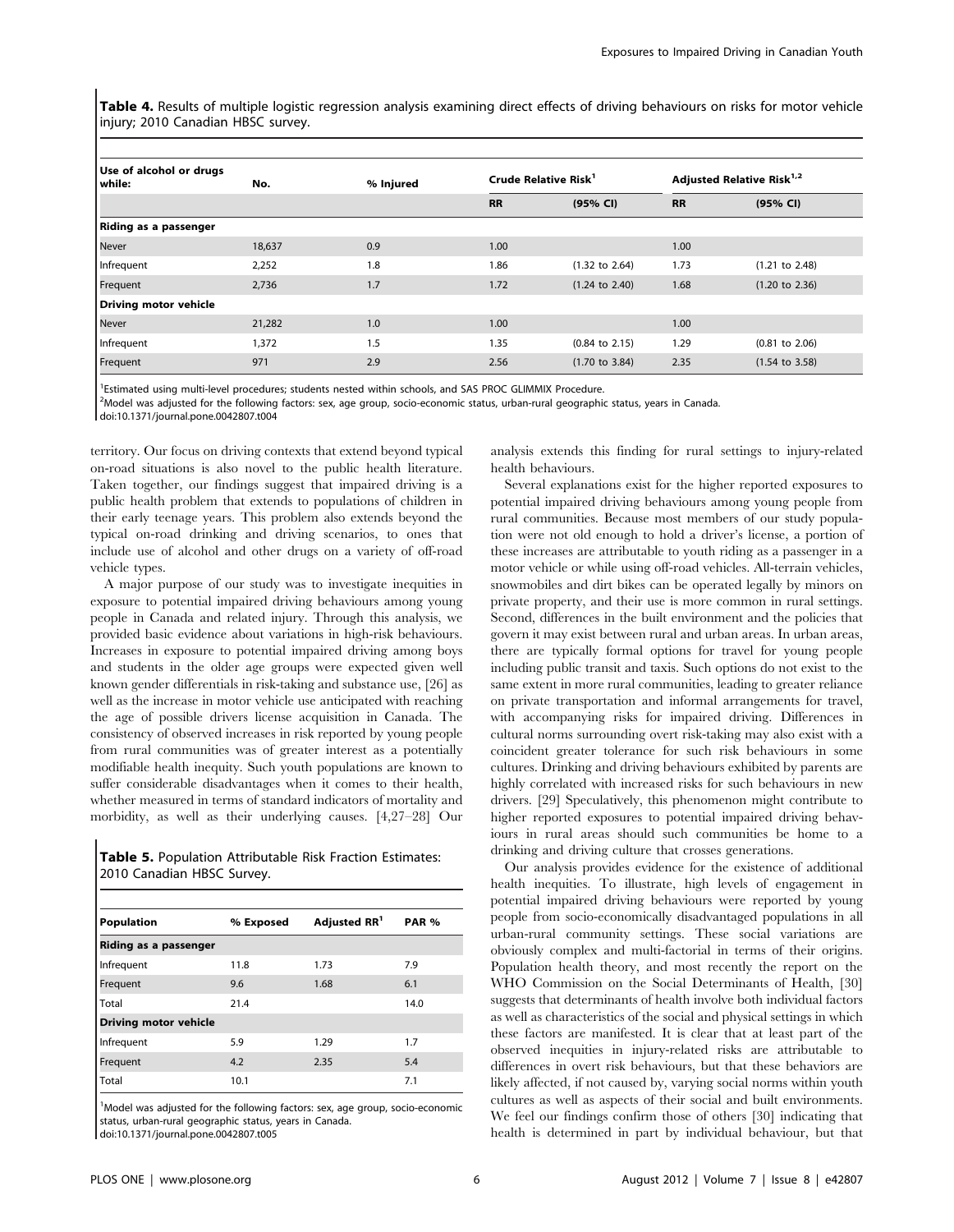features of social and physical environments may be at the root of observed unfair differences in health risks and adverse health outcomes. These differences require further and deeper exploration.

Strengths and limitations of this study warrant comment. Major strengths include the novelty of this analysis with respect to its focus onpotential impaired driving in young adolescents, its national scope, and its focus on injury-related health experiences of an important yet understudied group. Foundational evidence gained from our analyses provides a first step for the planning of effective countermeasures for adolescent populations. Our confirmation of inequities between several vulnerable population subgroups too points to the complex etiology of injury-related health disparities. This is of importance to public health at the population level.

The study also has several limitations. The HBSC survey is necessarily reliant on the provision of accurate information from children obtained via self-report. While considerable efforts are made to use established questionnaire items that have been subject to checks for reliability, [22] some misclassification is inevitable. Second, participation in the HBSC was voluntary and the response rate was 59% at the school level and 77% at the individual student level, with variation in response rates according to whether implicit or explicit consent was used. It is possible that non-respondents had differential experiences with the impaired driving and associated injury measures. For example, requirements for explicit consent very likely decreased response among groups of young people who were most vulnerable to the potential impaired driving behaviours leading to underestimates of prevalence and risk. Such patterns of non-response are unlikely to affect relations between the impaired driving behaviours and injury save for a loss of statistical power expected due to lower numbers of exposed students being available for analysis.

Our use of composite measures for potential impaired driving behaviour represents a third limitation. It was not possible to establish the exact driving contexts in which these potential impaired driving behaviours occurred. We were unable to distinguish, for example, the use of alcohol from other drugs prior to driving or riding and subsequently quantify any differences in the effects of specific types of substance use on risks for injury. For example, when alcohol and cannabis are taken together, some argue that it is the alcohol that is consumed that is solely responsible for any risk increase [18,31] while others conclude that use of either substance, alone or in combination, contributes to such risks [19,32]. We were unable to develop analyses to assist in resolving these debates. Fourth, because of our use of a composite measure for motor vehicle use, we were unable to distinguish the exact types of vehicles being operated and the contexts in which potential impaired driving behaviour occurred. As study participants were below the legal age for driver's license acquisition in most provinces and territories, almost all reported vehicle operation likely took place in off-road situations. Knowledge of the context of these specific risk-taking behaviours would assist in prevention efforts. In future cycles of the Canadian HBSC, the questionnaire items will be modified to provide this level of specificity. Finally, these are cross-sectional analyses and therefore caution is warranted in the causal interpretation of the observed relationships in the absence of longitudinal confirmation.

# References

1. Statistics Canada (2011) Leading causes of death, 2008. The Daily, November 1, 2011. Available: http://www.statcan.gc.ca/daily-quotidien/111101/dq111101 eng.pdf. Accessed 2012 Jan 7.

Our findings have implications for adolescent health policy. Ongoing surveillance of potential impaired driving behaviours in populations of young people, including those below the typical ages for driver's license acquisition, is of inherent value to policy development. Not only do our surveillance efforts quantify the magnitude of these problem behaviours and establish the need for public health interventions, they also point to vulnerable groups within the Canadian population and the possible combination of factors affecting their risk for, and experience of, impaired driving related injury. Surveillance findings also help to target prevention efforts. Surveillance also provides one potential basis for measuring the impacts of ongoing public health programs. Our findings of higher reported levels of exposure to potential impaired driving in rural communities and socio-economically disadvantaged groups call for innovative solutions specific to local contexts. Prevention strategies that are known to be effective include innovations in public and private transportation options for young people where possible, increased enforcement of impaired driving laws for both on-road and off-road vehicles, establishment of behavioural contracts between parents and teens, as well as targeted public education initiatives. [33–35] Finally, there is a need for more policy-oriented research, both etiological and intervention, that is centered upon the root causes of impaired driving in Canada and its inequities. The latter may include furthering understanding of the etiology of problem drinking and substance use behaviours in young people, the social conditions that determine such behaviours, and sensible points of intervention within specific community settings.

In summary, this Canadian analysis examined potential impaired driving behaviours among populations of young adolescents using contemporary health survey data. Such behaviours were common in the overall study population, and also were related to the occurrence of higher risks for motor vehicle-related injury. Reported inequities in the involvement of young people in these risk behaviours were identified, and suggest the need for targeted interventions within rural communities, and among socially disadvantaged populations of Canadian youth. These behaviours and inequitable high-risk groups clearly remain as priorities for public health efforts within adolescent populations in our country.

#### Acknowledgments

HBSC is coordinated internationally by Dr. Candace Currie, University of St. Andrews, Scotland, with international data coordination performed by Dr. Oddrun Samdai, University of Bergen, Norway. HBSC in Canada is directed by Dr. John Freeman and Dr. William Pickett, and coordinated by Mr. Matthew King, Queen's University. In 2010, data collection efforts were supported by national and territorial partners from the Joint Consortium for School Health. We thank Dr. Ian Janssen and Mr. Andrei Rosu for collection of geographic information integral to this analysis, and Jennifer Crain and Mitsi Cardinal of the Public Health Agency of Canada for important analytic input and feedback.

#### Author Contributions

Conceived and designed the experiments: WP CD MT SM PW WT. Performed the experiments: WP CD MT PW. Analyzed the data: WP CD. Wrote the paper: WP CD MT. Edited the manuscript for important intellectual content: WP CD MT SM PW WT.

2. Angus DE, Cloutier E, Albert T, Chénard D, Shariatmadar A, et al. (1997) The economic burden of unintentional injury in Canada. Toronto: SMARTRISK. 65 p.